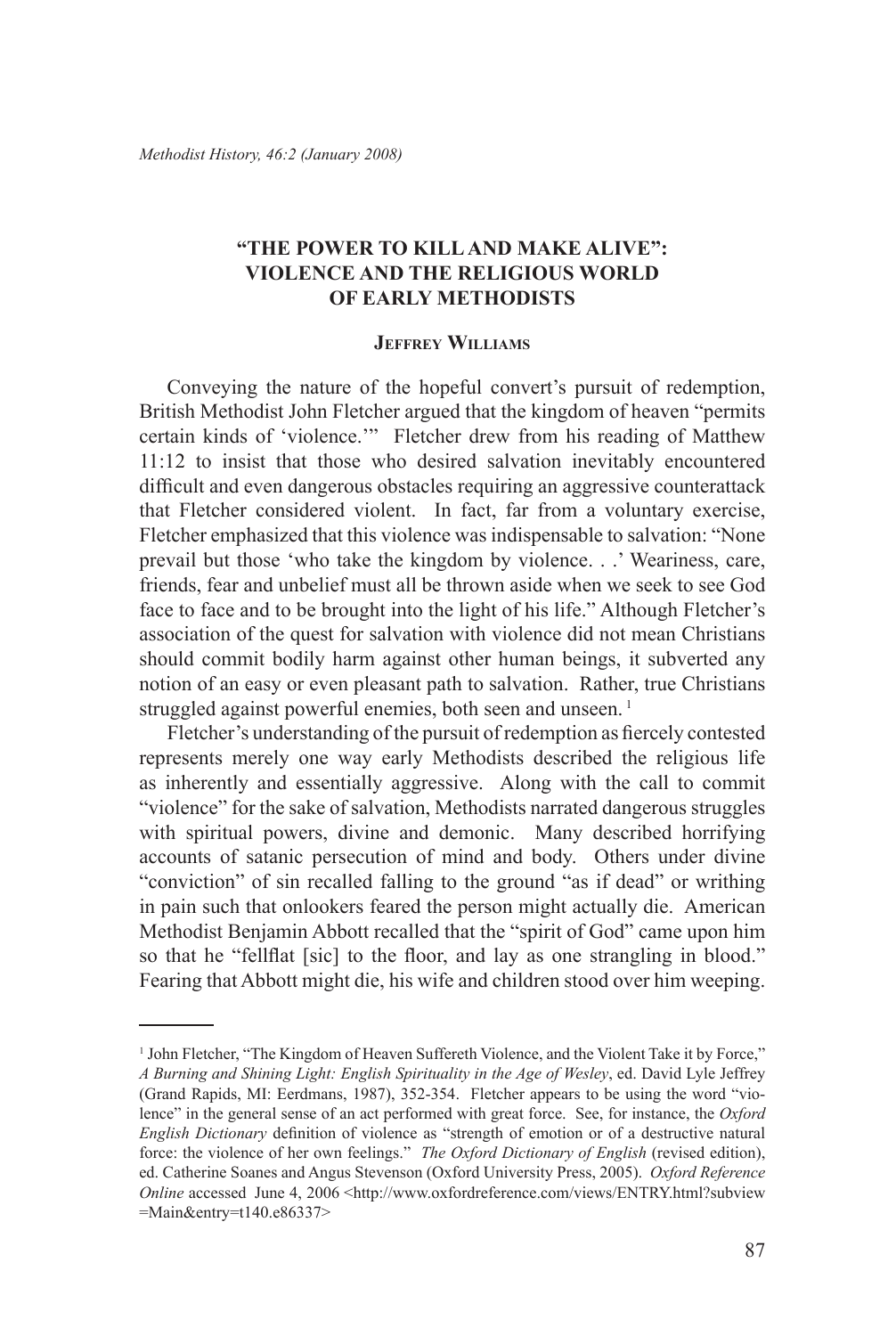"But I had not power to lift hand or foot, nor to speak one word" while he "felt the power of God, running through every part of my soul and body like fire consuming the inward corruptions of fallen depraved nature."<sup>2</sup>

Unfortunately, historians have long overlooked the intensely conflicted nature of Methodist religious life. The fierce battles waged upon the spirits and bodies of Methodist men and women fell silent as historians portrayed a more dignified version of evangelical religion.<sup>3</sup> More recently, however, the work of Ann Taves, Leigh Schmidt and others has redirected historians' attention to religious experience, in the process creating fresh interest in the importance of the less "refined aspects" of evangelical religious experience. Within Methodist historiography, this impulse has resulted in attention to the supernaturalism manifest in dreams, visions, and bodily movements often negatively characterized by Methodism's opponents as "enthusiasm."4

While this work has opened up important lines of exploration, a careful analysis of Methodists' tendency to describe their experiences as highly contested and aggressive, what some onlookers even called "violent," has not occurred. Benjamin Abbott did not just fall to the ground, he fell to the ground "as if strangling on blood." Others fell "as if dead" or felt as if they were being "torn to pieces." Yet almost no attention has been given to understanding the meaning and significance of these descriptions. Nor has there been adequate attention to the relationship between Methodist experiences and the larger religious world of early Methodism. In other words, what significance did these bodily experiences, falling to the ground "as if dead" or shaking uncontrollably at a revival meeting, have within the religious world of early Methodists?

This essay uncovers the bitter contestation that characterized early Methodist religious life. Although Methodists frequently spoke of experiencing divine love and peace, they relied upon a discourse of dangerous

<sup>2</sup> Benjamin Abbott, *The Experience and Gospel Labours of the Rev. Benjamin Abbott*, John Ffirth ed., (New York: John C. Totten, 1805), 32-33.

<sup>&</sup>lt;sup>3</sup> Leigh Schmidt has persuasively argued that most historians have intentionally avoided or downplayed the significance of less sober religious experiences in order to present a more refined evangelical tradition. *Holy Fairs: Scotland and the Making of American Revivalism,* second edition (Grand Rapids, MI: Eerdmans, 2001), xiv-xxii. One notable exception is Julius Rubin, *Religious Melancholy and Protestant Experience in America* (New York: Oxford University Press, 1994).

<sup>4</sup> Ann Taves gives attention to religious experience as it came to be defined and debated by religious supporters and detractors in the eighteenth and nineteenth centuries. *Fits, Trances and*  Visions: Experiencing Religion and Explaining Experience from Wesley to James (Princeton, NJ: Princeton University Press, 1999). Schmidt, *Holy Fairs,* xiv-xxii. Ellen Eslinger, *Citizens of Zion: The Social Origins of Camp Meeting Revivalism* (Knoxville, TN: University of Tennessee Press, 1999), 218-235. David Hempton, *Methodism: Empire of the Spirit* (New Haven, CT: Yale University Press, 2005), 32-54; John H. Wigger, *Taking Heaven By Storm: Methodism and the Rise of Popular Christianity* (Urbana, IL: University of Illinois, 2001), 104-124; Dee Andrews, *The Methodists and Revolutionary America, 1760-1800: The Shaping of an Evangelical Culture* (Princeton, NJ: Princeton University Press, 2000), 84-92; W. Stephen Gunter, *The Limits of 'Love Divine': John Wesley's Response to Antinomianism and Enthusiasm* (Nashville: Kingswood Books, 1989).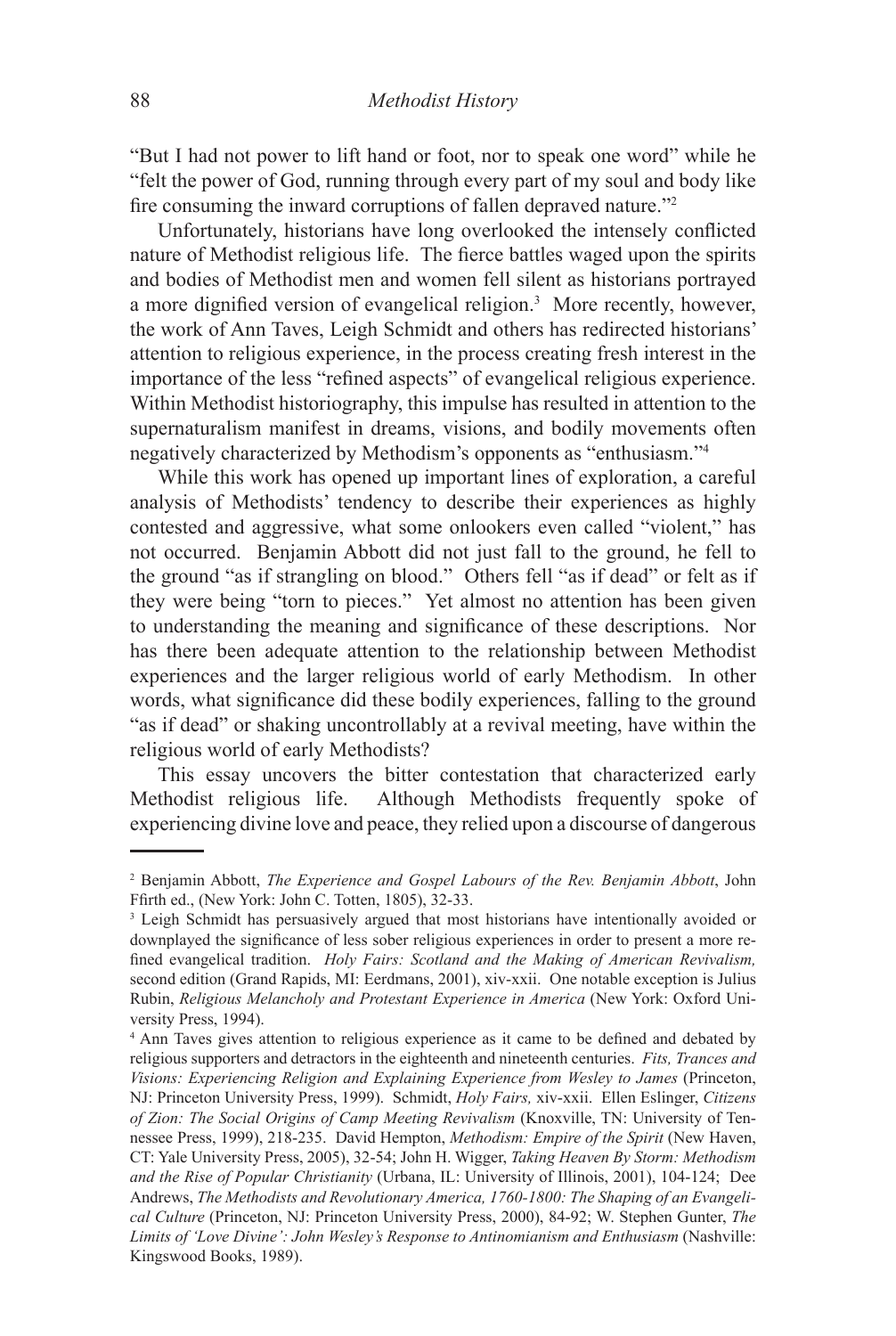conflict not only to describe the reality of many of their encounters with natural and supernatural forces but also to emphasize the necessity of combat for all who hoped to achieve final peace with God in heaven. By attributing religious meaning to conflict and contest, Methodists trod a common path that only now is attracting attention from scholars interested in how and why "violent" symbols, myths and rituals become foundational to the religious worlds of adherents.

## **'Sin, the World and Satan Tread Down. . .'**

Methodists, like other eighteenth-century evangelicals, insisted upon an affective experience of God's pardoning grace as evidence of their forgiveness from sin. In his seminal sermon "The Scripture Way of Salvation," John Wesley emphasized that this experience included literally feeling "the love of God shed abroad in our heart… producing love to all mankind, and more especially to the children of God."<sup>5</sup> Although Wesley struggled throughout his life to understand the significance of the waxing and waning of this feeling of love, he remained steadfast in his commitment that a profound experience of peace, love and joy was an essential outgrowth of justification and sanctification. As Richard Steele recently concluded, "authentic religious experience" for John Wesley necessarily resulted in a transformation of the believer's relationship to God and neighbor and "one's general disposition from a state of anxious self-preoccupation to a state of abiding trust, love, joy, and gratitude."6

As important as palpable experiences of divine peace and love were to early Methodists, these were not the only experiences that marked the Christian life. John Wesley also asserted that "the Christian state is a continual warfare" that transformed ordinary humans into Christian "soldiers" who achieved their redemption through the "violence" of an attacking army.<sup>7</sup> Methodists meant such militarized rhetoric to communicate something essential about the nature of the religious life. The faithful undertook forceful action because they believed they faced powerful impediments that could only be overcome through the most diligent application of aggressive effort. American Methodist preacher James B. Finley articulated this ethic clearly in his autobiography: "If I would reign as a king and priest with God and the Lamb forever, I must fight. . . the only way to the crown was by the cross."8 Mary Coy Bradley expressed a similar sentiment after discovering the "enemies" lurking around her. Ripe with references to the battles of the

<sup>5</sup> John Wesley, *Sermons II*, ed. Albert C. Outler, *The Works of John Wesley vol. 2* (Nashville: Abingdon Press, 1985), 43.

<sup>6</sup> *Heart Religion in the Methodist Tradition and Related Movements* (Lantham, MA: Scarecrow Press, 2001), xxi.

<sup>7</sup> John Wesley, *Journals and Diaries II*, ed. W. Reginald Ward and Richard P. Heitzenrater, *The*  Works of John Wesley vol. 19 (Nashville: Abingdon Press, 1990), 149.

James B. Finley, *Autobiography of Rev. James B. Finley; or, Pioneer Life in the West* (Cincinnati, OH: Methodist Book Concern, 1854), 170.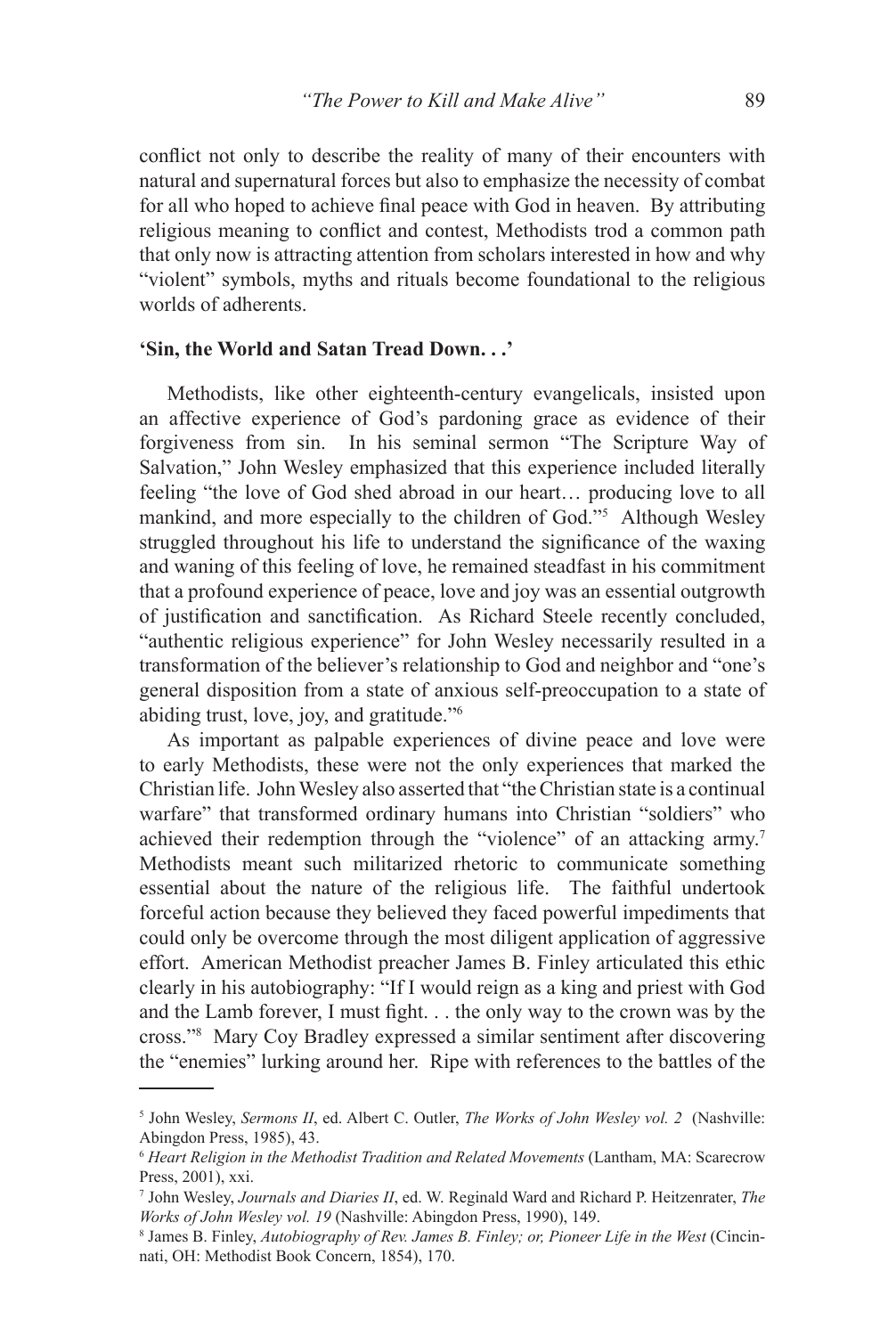ancient Israelites, Bradley prayed: "May I be enabled to put my foot upon the necks of all my stubborn inbred foes, that the natures of my heart might be slain, and I may ultimately possess that land which flows with milk and honey."<sup>9</sup> The peace of God required a lifetime of struggle. But against whom or what were Methodists' militant struggles directed?

At its most basic level, Methodism's call to aggressive action enlisted believers in a war to "conquer" sin's domination over humanity. Like most evangelicals in the eighteenth century, Methodists affirmed the doctrine of human depravity in which sin entered the world through Adam, ultimately corrupting all human beings and distorting the *imago Dei* or human likeness to the divine being. The legacy of "original sin" left humans in a state of bondage to pride, ignorance, self-love, and disobedience.10 From their spiritual height as the image of God, humans descended to became "the image of Satan" and fell victim not only to physical death but more importantly, spiritual death.<sup>11</sup>

However, John Wesley's formulation of Methodist doctrine stressed the importance of human action in concurring with God's bestowal of grace to overcome sin. Humans moved toward redemption by responding to divinely initiated acts of grace through the exercise of faith and the means of grace. Wesley forbade his followers from sitting idly by in hope of receiving saving grace. Rather, seekers must actively respond to the grace already given them and pursue redemption with every means at their disposal.As a result, Wesley spoke of humans "working" toward their salvation by responding to the grace God bestowed upon them and pursue the good, which would result in further outpourings of grace that could lead to salvation.<sup>12</sup>

Sin's power over humanity made this work an extremely difficult enterprise. Wesley insisted that humans had to "agonize" to "enter the straight gate" by fasting, reading the Scriptures, and attending to the sacraments with the utmost seriousness, care and caution. The responsibility of the Christian to "strive" and "agonize" created a conflictual paradigm in which Christians actively struggled against opposing powers of evil in order to respond to divine grace and conquer the sin holding power over them.

The Christian's battle against sin inevitably directed the warrior back to the self, which Methodists identified as a corrupt entity requiring "sacrifice"

<sup>9</sup> Mary Coy Bradley, *A Narrative of the Life and Christian Experience of Mrs. Mary Coy Bradley. Written By Herself* (Boston: Strange and Brodhead, 1849), 261.

<sup>&</sup>lt;sup>10</sup> Wesley, *Sermons II, Works vol. 2:* 170-185, 400-412. Albert Outler emphasizes the importance of the doctrine of original sin in Wesley's theology in his introduction to Wesley's sermon of the same name. *Sermons* II, *Works vol. 2:* 170-171. See also Randy L. Maddox, *Responsible Grace: John Wesley's Practical Theology* (Nashville: Kingswood Books, 1994), 73-83.

<sup>11</sup> For references to sinners as dead see Wesley, *Sermons II*, *Works vol. 2:* 190; *Journals and Diaries II*, *Works vol. 19* (Nashville: Abingdon Press, 1990), 95. For humans as created in the image of Satan see *Journals and Diaries II*, *Works vol. 19:* 97; *Sermons II*, *Works vol 2:* 179.

<sup>&</sup>lt;sup>12</sup> The responsibility of the believer in responding to grace is perhaps best expressed in Wesley's sermon "On Working Out Our Own Salvation." John Wesley, *Sermons III* ed. Albert C. Outler, *The Works of John Wesley vol. 3* (Nashville: Abingdon Press, 1986), 199-209.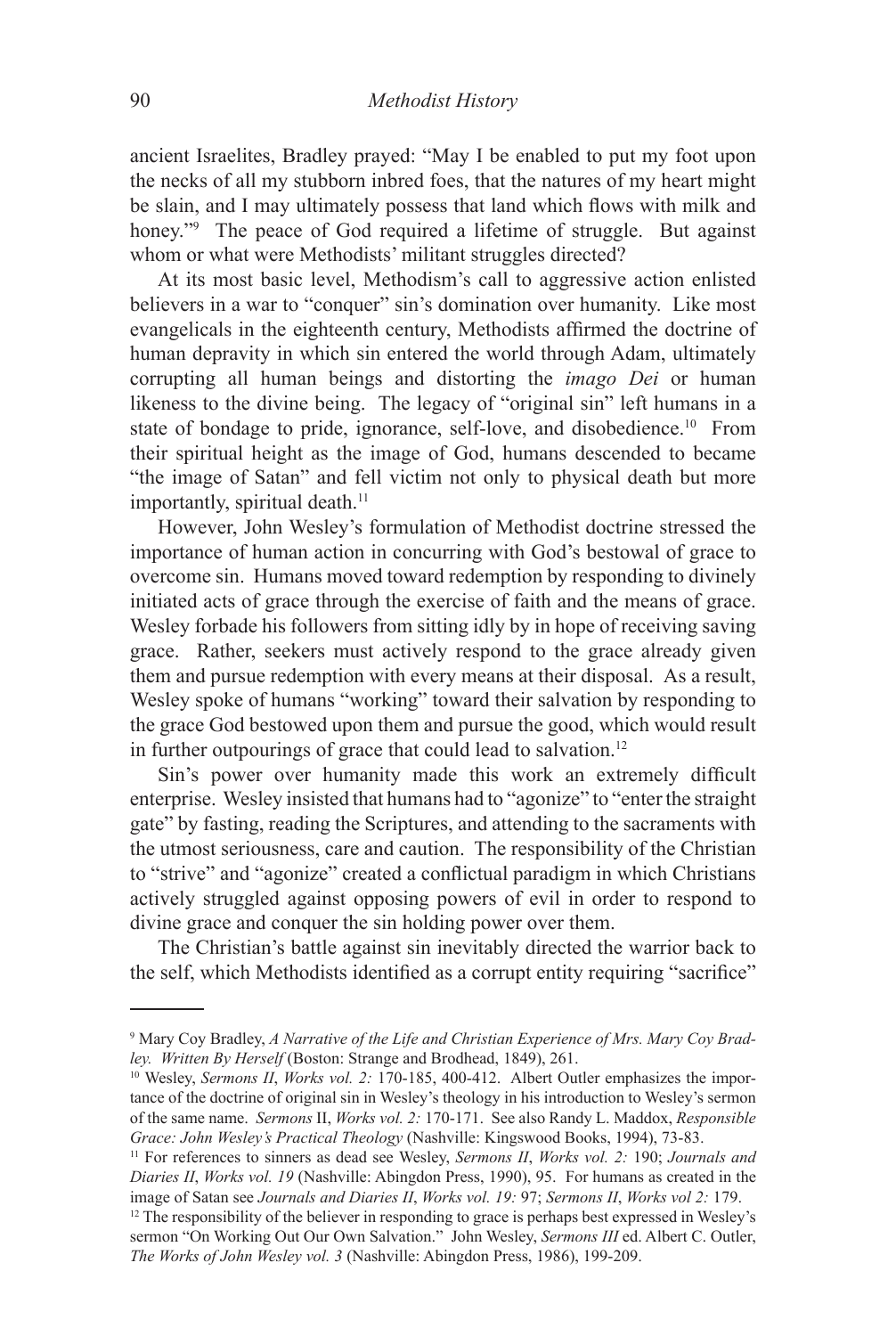through "crucifixion." Wesley admonished his followers to "crucify" themselves to the "world" in order to realize their liberation from sin's bondage and enjoy the pleasures of communion with God.13 The affects of sin upon the human person transferred desire for God to the world. Thus, the believer must imitate Christ's denial of sin manifest on the cross. Hope for salvation could not be sustained without the believer undergoing his or her own crucifixion.<sup>14</sup>

Wesley emphasized that like Christ's death, the Christian's self-crucifixion required suffering and pain. "In order to the healing of that corruption, that evil disease which every man brings with him into the world, it is often needful to pluck out as it were a right eye, to cut off a right hand… The tearing away of…desire and affection when it is deeply rooted in the soul is often like the piercing of a sword." Here Wesley mixed his metaphors of redemption, comparing sin to a disease and the cure to a wound received in battle. Both ways of understanding the process relied upon the necessity of pain. "It is essentially painful; it must be so by the very nature of the thing. The soul cannot be thus torn asunder, it cannot pass through the fire, without pain."15 John Fletcher added:

As the way of the cross leads to heaven, it undoubtedly leads to perfection. To avoid the cross, therefore, or to decline drinking the cup of vinegar and gall which God permits your friends or foes to mix for you, is to throw away the aloes which divine wisdom puts to the breasts of the mother of harlots to wean you from her and her witchcrafts. . . . Our Lord was made a perfect Saviour through sufferings; and we may be made perfect Christians in the same manner.<sup>16</sup>

Even as the believer battled the sinful self and its enslavement in a fallen world, Methodists described an equally essential struggle with God, often expressed as a "wrestling" match with God for deliverance from one's own sin and the redemption of others.17 Wrestling God derives from the biblical narrative of the patriarch Jacob wrestling the angel of the Lord in Genesis 32:22-32. In this passage, the angel accosted Jacob while he stood alone at the ford of Jabbok, but could not overpower him. The angel dislocated Jacob's hip, though Jacob refused to relent until the angel blessed him. John Wesley concluded in his *Explanatory Notes Upon the Old Testament* that Jacob's spiritual *and* corporeal wrestling modeled the effort necessary to obtain salvation. "Those that would have the blessing of Christ must be

<sup>13</sup> John Wesley, *The Methodist Societies: History, Nature and Design*, ed. Rupert E. Davies, *The Works of John Wesley vol. 9* (Nashville: 1989), 38; Luke 9:23.

<sup>14</sup> Wesley, *Sermons II*, *Works vol. 2:* 243-244

<sup>15</sup> Wesley, *Sermons II*: *Works vol. 2:* 243-244.

<sup>16</sup> Fletcher, *Christian Perfection*, 51.

<sup>17</sup> See for instance Wesley, *Sermons II*, *Works vol. 2:* 217; *Sermons III, Works vol. 3*: 152; 19: 110, 176, 228, 252; 20: 93, 218, 281, 352, 432; John Wesley, *Journals and Diaries IV*, ed. W. Reginald Ward and Richard P. Heitzenrater, *The Words of John Wesley vol. 21*, 376-377; 22: 253. For other Methodists who spoke of wrestling God see Sarah Smith, "The Experience of Sarah Smith," *Methodist Magazine* vol. II (1798): 17; Anne Taylor, "An Account of Miss Anne Taylor," *Methodist Magazine* vol. III (1798): 445.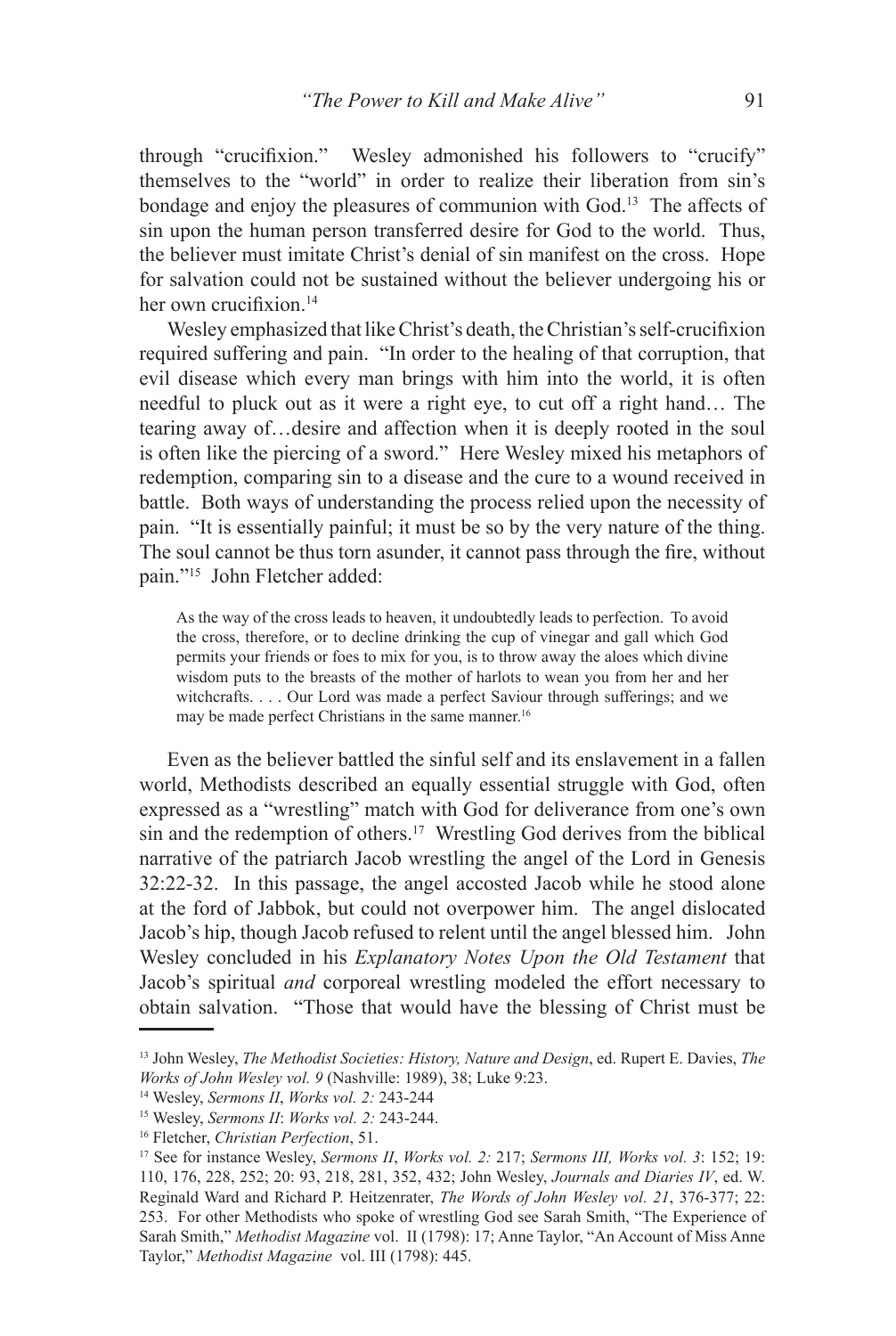in good earnest, and be importunate for it." Christians must aggressively contend with God for salvation and maintain their faith in God's rewards despite discouragement.<sup>18</sup>

Although the idea of wrestling with God implies a disinclination on God's part to bestow divine favor upon human beings, this was not what Wesley had in mind. Wesley asserted that the only reason Jacob did not succumb to the angel was that "it was not on his own strength that he wrestled, nor by his own strength that he prevails; but by strength derived from heaven." Jacob's ability to wrestle the angel came from God and this empowered him to undertake the struggle in the first place. Wrestling with God was therefore not an attempt to obtain what God refused to bestow but to demonstrate the commitment and desire of the person undertaking the conflict. It was Jacob's willingness "that all his bones be put out of joint than he will go away without" the blessing that Wesley found exemplary for believers. Jacob's faith in divine blessing despite discouragement pointed the believer to a life committed to vigilantly contending with God through divine power for spiritual and temporal blessings.19

Through the believer's efforts to destroy sin and aggressively contend with God, Methodists challenged their captivity to sin and ultimately progressed toward sinless perfection that Wesley considered a freedom from evil thoughts and tempers and an empowerment to fulfill the two great commandments to love God and neighbor.

This is the sum of Christian perfection: it is all comprised in that one word, love. The first branch of it is the love of God: and as he that loves God loves his brother also, it is inseparably connected with the second, 'Thou shalt love thy neighbor as thyself.' Thou shalt love every man as thy own soul, as Christ loved us. 'On these two commandments hang all the law and the prophets:' these contain the whole of Christian perfection.<sup>20</sup>

Like his theory of justification, Wesley asserted that sanctification came only by faith rather than works.21 Also like justification, Wesley believed that Christians needed to vigorously pursue acts of repentance, piety and mercy, ensuring that aggressive human effort remained essential to the Christian life.22 As Francis Young notes, Wesley's doctrine of Christian perfection was

<sup>&</sup>lt;sup>18</sup> John Wesley, *Explanatory Notes Upon the Old Testament*, *vol. 1* (Bristol: William Pine, 1765), 131.

<sup>19</sup> Wesley, *Explanatory Notes Upon the Old Testament*, *vol. 1*: 131.

<sup>20</sup> Wesley, *Sermons III*, *Works vol. 3*: 74. For Wesley, perfection did not entail a complete overturning of the Fall to the degree that Methodists believed they could recapture an "Adamic perfection." The "perfect" were never guaranteed "always to speak and act right" or avoid all error. Even sanctified Christians continued to commit errors in judgment that could lead to mistakes in practice.

<sup>21</sup> Wesley, *Sermons II*, *Works vol. 2*: 162-163.

<sup>22</sup> Wesley, *Sermons II*, *Works vol. 2*: 155-169.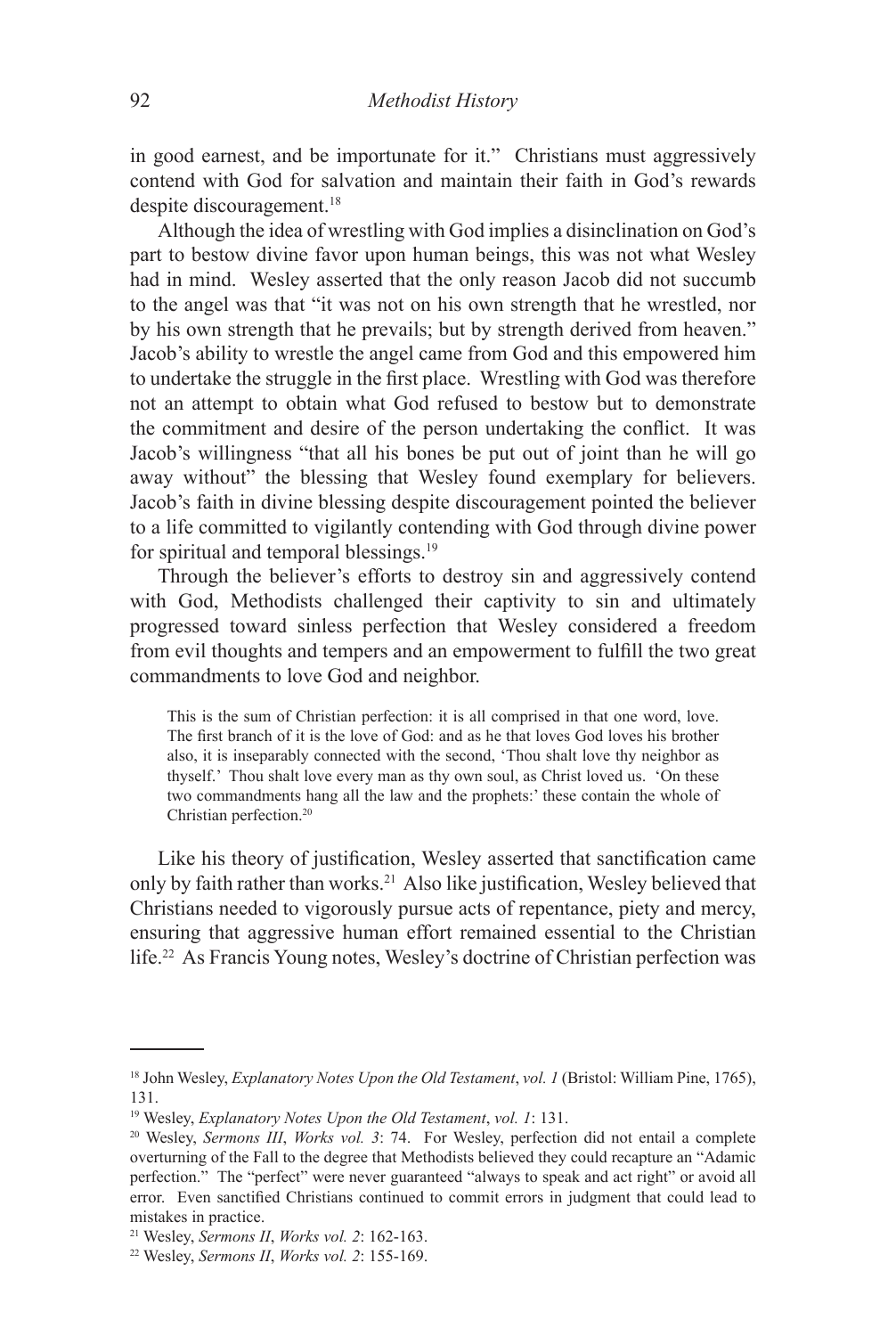"earthed in the reality of struggle."23 One of Wesley's followers expressed this well when he wrote: "We then [after justification] thought the battle was over, and the fight was won; we were just ready to receive the prize: but now we see that we had then only just put on the armour, and were to go out against the world, the flesh, and the devil" in the hope of obtaining sanctification.<sup>24</sup> Transcending sin's power over human thought and action was a promise that humans could realize in the present, but it required the same strenuous effort and commitment as the soldier who waged a war for life or death

The fact that the battle was a lifelong struggle, though one that could ultimately be won, became the central motif of the death narratives that assumed such a prominent place in early Methodist experiential literature. Such narratives adopt a formulaic, though reassuring account of the dying's final and perhaps most difficult battle with Satan. Could the believer, imminently weakened by the impending disruption of her mental and physical powers, marshal one final assault against the temptation to doubt an unseen hope in God's redemption? The narratives recorded friends and family agonizing as the devil made one last effort to steal the soul of the nearly departed. The successful achieved a "good death" by triumphing over temptation in the final moments of earthly life, thereby gaining assurance of salvation.<sup>25</sup> At death, the love, joy and peace experienced only fleetingly in justification and sanctification could now be fully enjoyed for eternity in heaven.

Whether in life or death, Methodists identified the converted and sanctified as a conqueror. Divine grace empowered Christians to become "soldiers of Christ" dedicated to victory over sin. Militant effort opened the way for peace with God and humanity that Wesley and other early Methodists insisted was the result of saving grace. Even so, the Christian needed to pursue her final redemption with great vigor. If the believer failed to seriously consider the surrounding threats, she would surely fall prey to complacency and enter the trap of Satan that destroyed body and soul. If watchful, however, Christians could gain the victory, free themselves from sin, and bask in the pleasures of divine love.

<sup>&</sup>lt;sup>23</sup> Francis Young, "Inner Struggle: Some Parallels Between John Wesley and the Greek Fathers," *Orthodox and Wesleyan Spirituality,* ed. S T Kimbrough, Jr. (Crestwood, NY: St. Vladimir's Seminary Press, 2002), 164.

<sup>24</sup> George Park, "Letter from Mr. George Park to Mrs. Pearce, 1781," *Methodist Magazine* vol. I (1798): 39.

<sup>25</sup> On the prominence and meaning of Methodist death narratives see David Hempton, *Methodism: Empire of the Spirit* (New Haven, CT: Yale University Press, 2005), 65-68; Lester Ruth, ed. *Early Methodist Life and Spirituality: A Reader* (Nashville: Kingswood Books, 2005), 287-308; A. Gregory Schneider, *The Way of the Cross Leads Home: The Domestication of American Methodism* (Bloomington, IN: Indiana University Press, 1993), 49-51.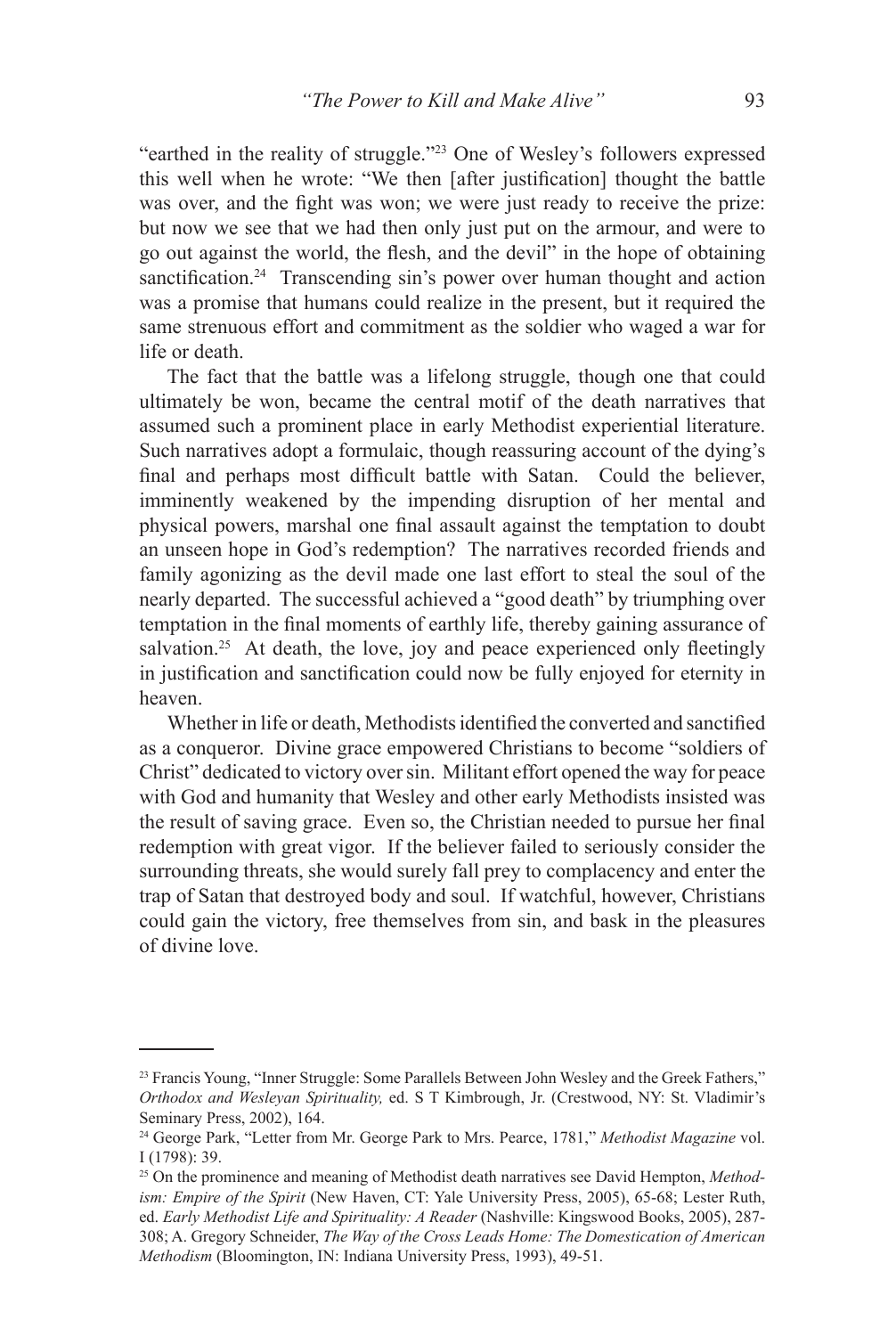### **God, Satan and the Battle for Soul and Body**

Although Methodists called one another to take the kingdom by violence as a way to emphasize the difficulties of Christian discipleship, their pleas for Christians to commit aggressive acts occurred within a context in which Methodists considered themselves the embattled subjects of aggression, particularly from Satan, corrupt humans and even God. The battles against these three foes shifted the Christian's experience of "violence" away from a largely internal battle of Christian vigilance to a far more dangerous struggle that enmeshed both soul and body in a fight for life itself.

In *Of Evil Angels*, John Wesley presented his ideas about the violent work of Satan and demons. Wesley explained that "Satan and all his angels are continually warring against us" by looking for any moment of weakness or vulnerability to exploit for the destruction of humankind. Satan's "fiery darts" could take the form of mental assaults that provoked questions in believers' minds about their own salvation, undermine their desire to perform good works, and arouse evil "passions or tempers." In fact, Wesley explained that no evil was committed in the world, even by humans, apart from the leading of Satan and demons.26

Unlike later Methodists, Wesley clearly detailed Satan's threat to the body. Wesley explained to his followers that, "If he [Satan] cannot entice men to sin he will (so far as he is permitted) put them to pain" by causing diseases, "accidents," and nervous disorders that either incapacitated or killed people.<sup>27</sup> Most fearful of all, Satan could physically possess people. Take, for instance, the terrifying case of Sally Jones. Wesley found her

on the bed, two or three holding her. It was a terrible sight. Anguish, horror, and despair, above all description, appeared in her pale face. The thousand distortions of her whole body showed how the dogs of hell were gnawing her heart. The shrieks intermixed were scarce to be endured.

In the midst of her trials, Sally received a vision of Satan and cried out, "Come, good devil come. Take me away. You said you would dash my brains out. Come, do it quickly. I am yours. I *will* be yours. Come just now. Take me away." When Wesley returned to the woman four days later he found that "her pangs increased more and more; so that one would have imagined, by the violence of the throes, her body must have been shattered to pieces."28

Countless Methodists confirmed Wesley's demonology in their autobiographical writings. Among the most popular was the journal of American preacher Freeborn Garrettson. This work provides as complete

<sup>26</sup> Wesley, *Sermons III*, *Works vol. 3*: 21-24.

<sup>27</sup> Wesley, *Sermons III*, *Works vol. 3*: 25-27.

<sup>28</sup> Wesley, *Journals and Diaries II*, *Works vol. 19*: 109-111. Wesley records Sally Jones' problems beginning in October 1739. Jones' struggles with Satan continued until at least January 1741, 178.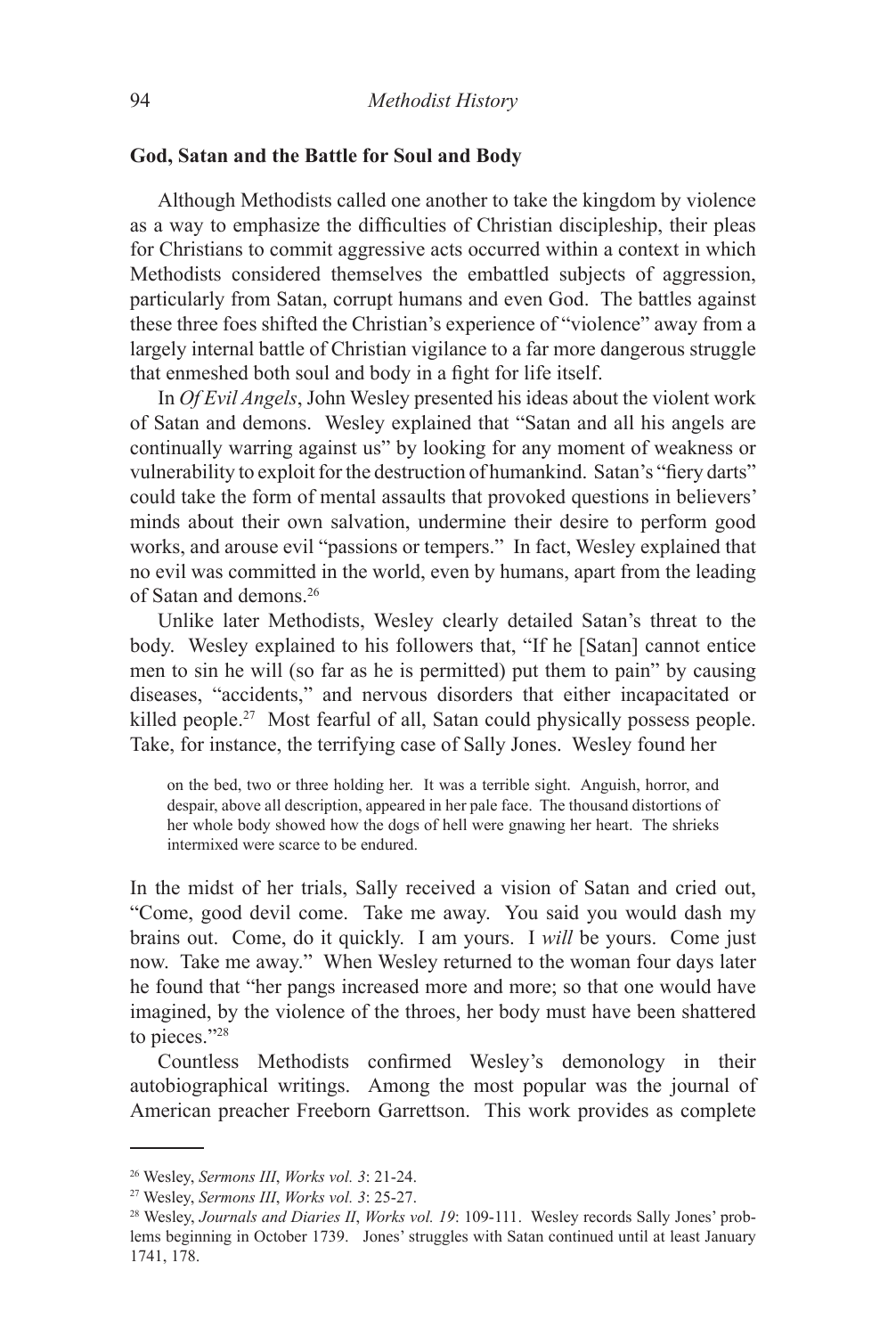a picture of the extent and nature of Satan's assaults as almost any other early Methodist autobiography. Born in 1752 to a wealthy Maryland family, Garrettson rose to distinction as one of the early American Methodist leaders. Satan first appeared in Garrettson's journals in the author's narrative of his early progression toward conversion. Garrettson recalled that Satan attacked with "powerful darts" meant to derail his pursuit of salvation. As Garrettson groped for redemption, "the devil strove hard to drive away all my good desires." Persevering, Garrettson attempted to overcome the temptations and trials by continuing his "secret devotions" meant to stir the fires of redemption. But Satan would not release him that easily. Garrettson's demonic enemy continued to "exercise" his mind until Garrettson abandoned his pursuit of salvation<sup>29</sup>

Fortunately for Garrettson, God strove with him as eagerly as Satan worked against him and his conviction returned. But as Garrettson pushed further toward conversion, "the devil. . . seemed to rise higher and higher" and Garrettson became so "opprest [*sic*] that I was scarce able to support under my burden." He fled to the woods to pray where his struggles with Satan climaxed with Garrettson "sensibly [feeling] two spirits, one on each hand" contending with him. While the good spirit encouraged him toward salvation, "the enemy" would "rise up on the other hand, and dress religion in as odious a garb as possible." Although initially giving in to the evil spirit, Garrettson responded to the beckons of the good spirit and "submitted to the Lord." At once, Garrettson experienced release from his warfare: "[I] saw a beauty in the perfections of the Deity and felt that power of faith and love that I had ever been a stranger to before."30

Though Garrettson conquered Satan's attacks and accomplished the redemption he longed for, the evil one remained a potently dangerous being. Garrettson recorded frequent "assaults" and "afflictions" from Satan in the days following his conversion, eventually becoming so intense that Garrettson hoped his "horse might throw me, and put an end to my life; or maim me so that I might not be able to go on."31 Again, the young man fought off the devil's attacks, but these would be life-long, sometimes quite bodily, struggles.<sup>32</sup> The preacher even confessed to becoming "deranged" in later life because of the assaults of Satan.<sup>33</sup>

Other Methodists recounted similar experiences. Benjamin Abbott recalled locking himself in his house and refusing to leave because he feared that the devil would apprehend him.34 Jarena Lee related that Satan

<sup>29</sup> Freeborn Garrettson, *American Methodist Pioneer: The Life and Journals of the Rev. Freeborn Garrettson, 1752-1827*, ed. Robert Drew Simpson (Rutland, VT: Academy Books, 1984), 41-44.

<sup>30</sup> Garrettson, 44-45.

<sup>&</sup>lt;sup>31</sup> Garrettson, 53.

<sup>&</sup>lt;sup>32</sup> Garretson recounts one particularly notable occasion in which Satan appeared to him in bodily form and the two briefly fought. *American Methodist Pioneer*, 96. 33 Garrettson, 291-292.

<sup>34</sup> Abbott, *The Experience and Gospel Labors*, 11.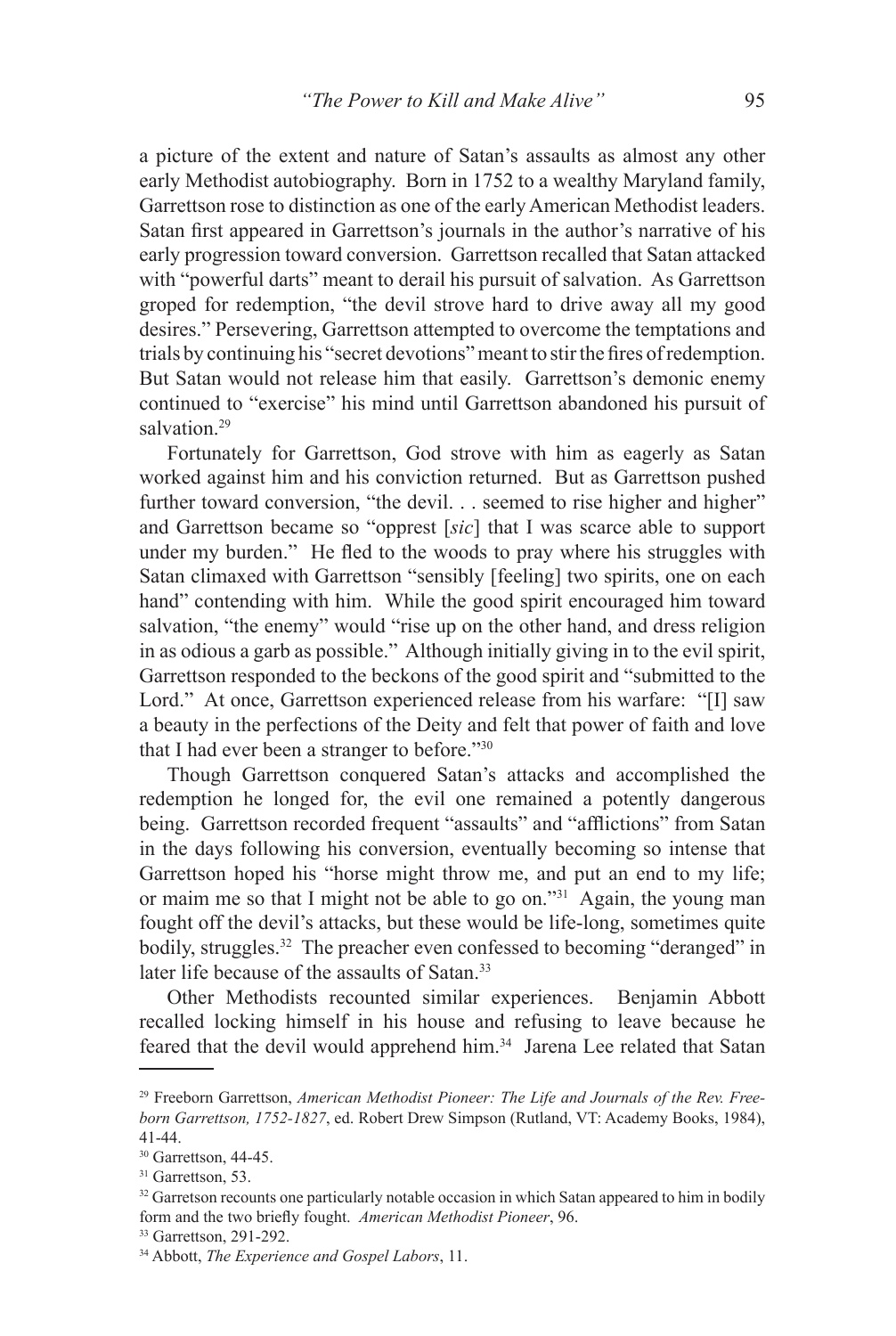frequently tempted her to kill herself and at least once appeared to her in a physical form.35 Francis Asbury wrote of a group of Christians who believed that the devil killed a man in their church.36

Though quite controversial in the annals of American Methodist history, William Glendinning's narrative of his demonic persecution offers one of the most extreme cases of demonic assault. A Scottish immigrant, Glendinning rapidly rose through the ranks of early Methodism in Maryland and Virginia, culminating in his appointment to a committee intended to oversee the Methodist community during the Revolutionary War if Francis Asbury returned to England.37 However, Glendinning ceased preaching in 1786 after "all spiritual comforts" departed from him and he began to doubt his salvation<sup>38</sup>

Glendinning's travails only deepened as he suspected Satan might be the cause of his suffering. One evening "a loud rap at the door" confirmed his deepest fears. "I opened it, and saw his [the Devil's] face: it was black as any coal—his eyes and mouth as red as blood, and long white teeth gnashing together." Although Satan disappeared almost immediately, Glendinning explained that his demonic persecutor appeared in bodily form "two or three times a week" throughout the winter of 1786:

He appeared upward of five feet high, —round the top of his head there seemed a ridge; some distance under the top of his head, there seemed a bulk, like a body, but bigger than any person; about 15 or 18 inches from the ground, there appeared something like legs, and, under them, feet; but no arms or thighs. The whole as black as any coal; only his mouth and eyes as red as blood. When he moved, it was [like] an armful of chains rattling together.<sup>39</sup>

Glendinning labored in his persecuted condition for five years, during which he twice attempted to kill himself. 40

As dramatic as Glendinning's account was, his experience reflected most other Methodist narratives of Satanic assault in that it did not include actual possession. In fact, Wesley's testimony notwithstanding, "while all Methodists believed in the literal existence of the devil, the Evil One's role was generally that of the harasser who assaulted, challenged, and haunted, rather than possessed the seeker at his or her times of spiritual

<sup>35</sup> Jarena Lee, "The Life and Religious Experiences of Jarena Lee*,*" in *Sisters in the Spirit: Three Black Women's Autobiographies of the Nineteenth Century*, ed. William L. Andrews (Bloomington, IN: University of Indiana Press, 1986), 30-31.

<sup>36</sup> Francis Asbury, *The Journal and Letters of Francis Asbury, vol. I*, ed. Elmer T. Clark (Nashville: Abingdon Press, 1958), 262.

<sup>&</sup>lt;sup>37</sup> Because Asbury remained in the colonies throughout the war, the committee never assumed control. Nevertheless, Glendinning's appointment demonstrates just how prominent he was in the early Methodist community. William Watters, *A Short Account of the Christian Experience and Ministerial Labours of William Watters* (Alexandria: S. Snowden, 1806), 57.

<sup>38</sup> William Glendinning, *The Life of William Glendinning, Preacher of the Gospel Written By Himself* (Philadelphia: W.W. Woodward, 1795), 16-17.

<sup>39</sup> Glendinning, 19-22.

<sup>40</sup> Glendinning, 29. On his attempts to commit suicide see 17, 28.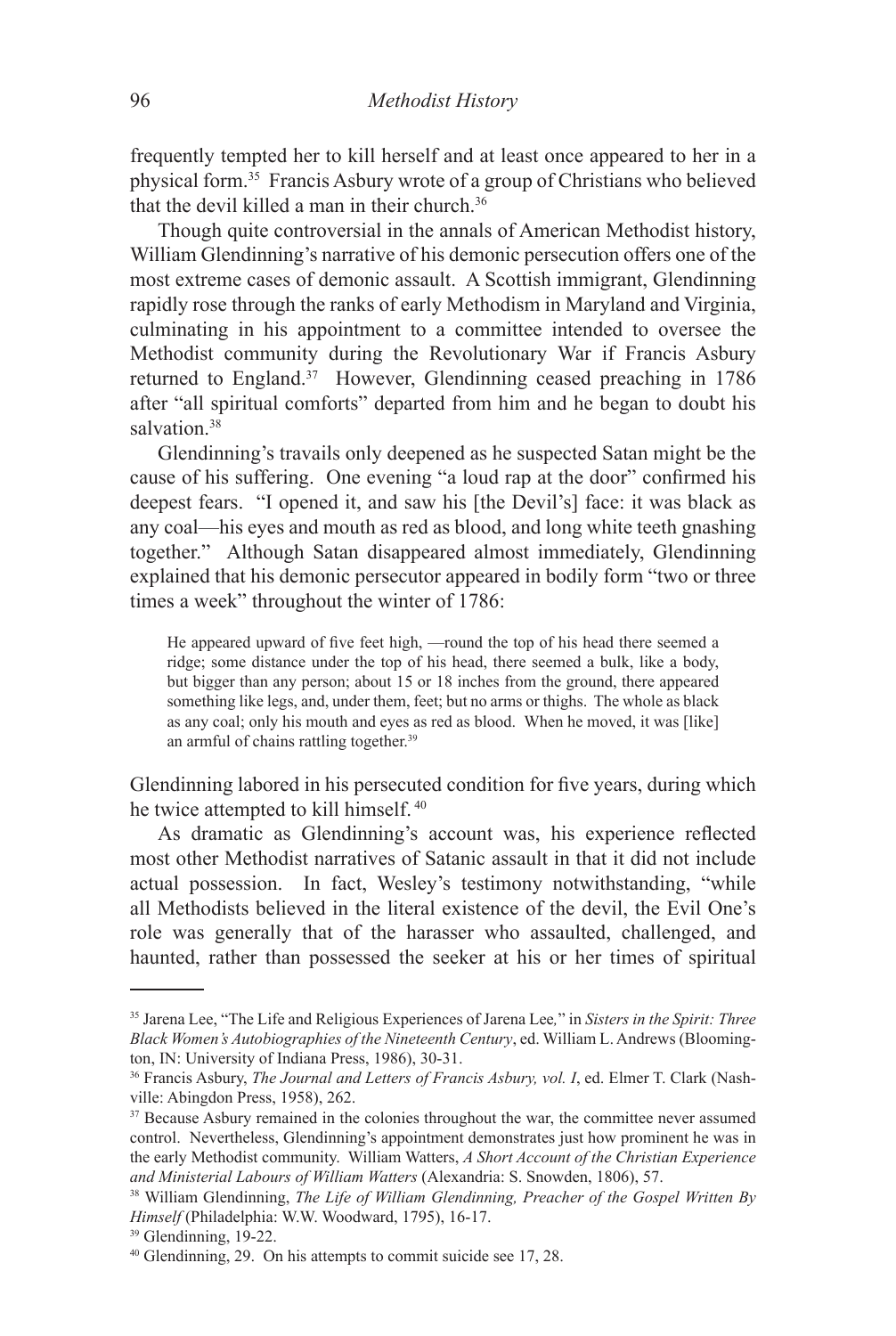darkness."41 Indeed, Methodists more often found themselves the victims of an unwelcome demonic presence or even physical attack than possession in which the consciousness is said to be taken over in part or whole by a foreign entity. Nevertheless, as Glendinning's narrative shows, Satan's attacks could be destructive to mind, body and soul.

Satan's fierce assaults against the holy became doubly powerful in the Methodist imagination when combined with earthly persecution from Methodists' fellow human beings. Mob attacks occurred commonly throughout the 1740s and 50s in Britain and into the early nineteenth century in America. Most of the persecution derived from Methodism's challenge to the prevailing social and religious order and took the form of stoning, beatings, and acts of public humiliation. Although only one Methodist is known to have been killed in mob violence, the community's vulnerability to violence etched itself prominently within early Methodist writings and thought.42

Unlike the aggressive response Methodists directed against their demonic persecutors, early Methodists frequently refused to defend themselves against assaults from other humans. In fact, Wesley referred to Jesus' command in the Sermon on the Mount to love one's enemies as the basis for forbidding self-defense.<sup>43</sup> Rather than reciprocating violence by harming one's enemies, Wesley and many other early Methodists ascribed benefit to suffering violence. Violent persecution became a blessing that produced spiritual maturity.<sup>44</sup>

Although Methodists readily acknowledged the reality of human and demonic attacks against the holy, and even invested some of their encounters with spiritual benefit, their most significant battles pitted them against God. Deeply imbedded in Methodist ideology was the notion that God must "wound" or "kill" the believer as part of the conversion process, a reference to James 4:12: "There is only one Lawgiver and Judge, the one who is able to save and destroy."45 The warrior God vanquished the convert's soul in order

<sup>41</sup> Dee Andrews, *The Methodists and Revolutionary America 1760-1800: The Shaping of an Evangelical Culture* (Princeton, NJ: Princeton University Press, 2000), 82.

<sup>42</sup> See for instance John Walsh, "Methodism and the Mob in the Eighteenth Century" in *Popular Belief and Practice* (Cambridge: Cambridge University Press, 1972), 213-227; Henry D. Rack, *Reasonable Enthusiast: John Wesley and the Rise of Methodism, Third Edition* (London: Epworth Press, 2002), 270-275. For persecution of Methodists in America see, Andrews, *The Methodists and Revolutionary America*, 157-161.

<sup>43</sup> John Wesley, *Sermons I*, ed. Albert C. Outler, *The Works of John Wesley vol. 1* (Nashville: Abingdon Press, 1984), 517-518.

<sup>44</sup> Wesley, *Sermons I*, *Works vol. 1*: 521-528. The idea of suffering as confirmation of one's being chosen or a means for deeper communion with God was central to thinking of the leading early Methodist in America, Francis Asbury. Asbury, *The Journal and Letters of Francis Asbury, vol. I*. In particular, see 1:5, 103, 104, 120-121, 122, 129, 146, 229, 240, 250, 266, 339, 357, 499, 527.

<sup>45</sup> John Wesley, *Journals and Diaries III, Works vol. 20*: 98; *Journals and Diaries IV, Works vol. 21*: 110, 127, 166; *Journals and Diaries IV: Works vol. 22*: 315, 363, 426; *Journals and Diaries IV, Works vol. 23*: 62, 80.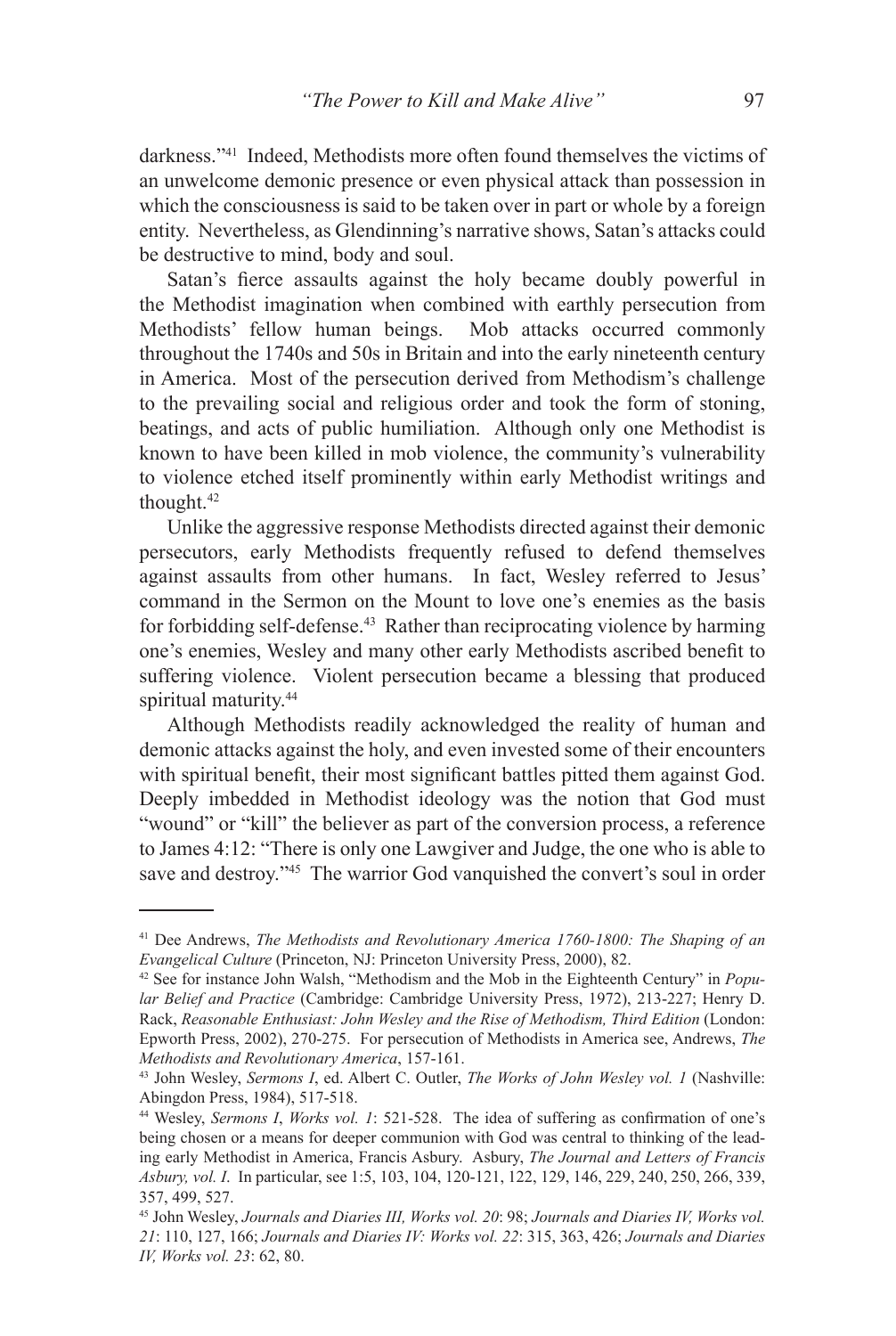to deliver the sinner to salvation.

Despite the largely spiritualized sense in which Methodists envisioned their divine "wounding," the body often became an important site of contestation. People trembled, groaned, screamed, and/or fell motionless to the ground "as dead" under divine power.<sup>46</sup> Methodists told of both men and women who were "seized with violent pain" that included feeling "just as if a sword was running through them; others, that they thought a great weight lay upon them, as if it would squeeze them to the earth." Further accounts included people who felt that they were "quite choked so that they could not breath" and some "that it was as if their heart, as if all their inside, as if their whole body, was tearing all to pieces."<sup>47</sup> Rev. Henry Smith spoke of the "arrows of the almighty" piercing people, causing them to scream and fall to the ground.48 Itinerant Jacob Young recorded falling to the ground during his conversion and provocatively called it his "death wound."49

The bodily conflicts that seized so many early Methodists assumed an even more controversial form in an experience called the jerks. Primarily restricted to the southern and western parts of the United States, the jerks first appeared sometime around 1803.50 The experience entailed uncontrollable quakes of the body attributed to divine power. One observer explained, "I saw women, who were held by two or more strong men, throw themselves back and forward with such violence, that they threw the combs out of their hair, and then their loosened locks would crack nearly as loud as a common carriage whip."51

The jerks did not strike any particular group of people but affected both saint and sinner, regardless of race, class or gender.<sup>52</sup> The relative universality of the experience may have contributed to the struggles many Methodists encountered in explaining the experience naturally. Peter Cartwright, however, postulated that the jerks served as a judgment from God to bring

<sup>46</sup> Wesley commonly uses the term "as dead" when speaking of falling out. See Wesley, *Journals and Diaries II, Works vol. 19*: 57, 73, 178, 276, 302, 336; *Journals and Diaries IV, Works vol. 21*: 148, 377, 450; 22: 254. Ann Taves finds the biblical precedence for falling out in Ezekiel 21:7 "and every heart shall melt, and all hands shall be feeble, and every spirit faint, and all knees shall be weak as water" and Ezekiel 21:14, "I have set the point of the sword against all their gates, that their heart may faint." Taves, *Fits, Trances and Visions*, 108.

<sup>47</sup> Wesley, *Journals and Diaries II, Works vol. 19*: 317. It is interesting to note that in letters written by some of Wesley's followers, they suggest that men "fell out" more than women, Wesley, *Journals and Diaries IV, Works vol. 21*: 196, 219-220. However, there is ample evidence that women commonly fell out so that it would become difficult to support a claim about the gendered nature of the experience.

<sup>48</sup> Henry Smith, *Recollections and Reflections of an Old Itinerant. A Series of Letters* (New York: Lane and Tippett, 1848), 83. On people falling out see 53, 54, 56, 61, 73, 74, 82.

<sup>49</sup> Jacob Young, *Autobiography of a Pioneer: Or, The Nativity, Experience, Travels, and Ministerial Labors of Rev. Jacob Young* (Cincinnati, OH: Cranston & Curtis, 1857), 41-43.

<sup>50</sup> William Capers, *Life of William Capers*, *D.D.*, (Nashville: Southern Methodist Publishing House, 1859), 53.

<sup>51</sup> Susannah Johnson, *Recollections of the Rev. John Johnson and His Home: An Autobiography*  (Nashville: Southern Methodist Publishing House, 1869), 27.

<sup>52</sup> Young, *Autobiography of a Pioneer*, 135-137; Capers, *Life of William Capers*, 53-54.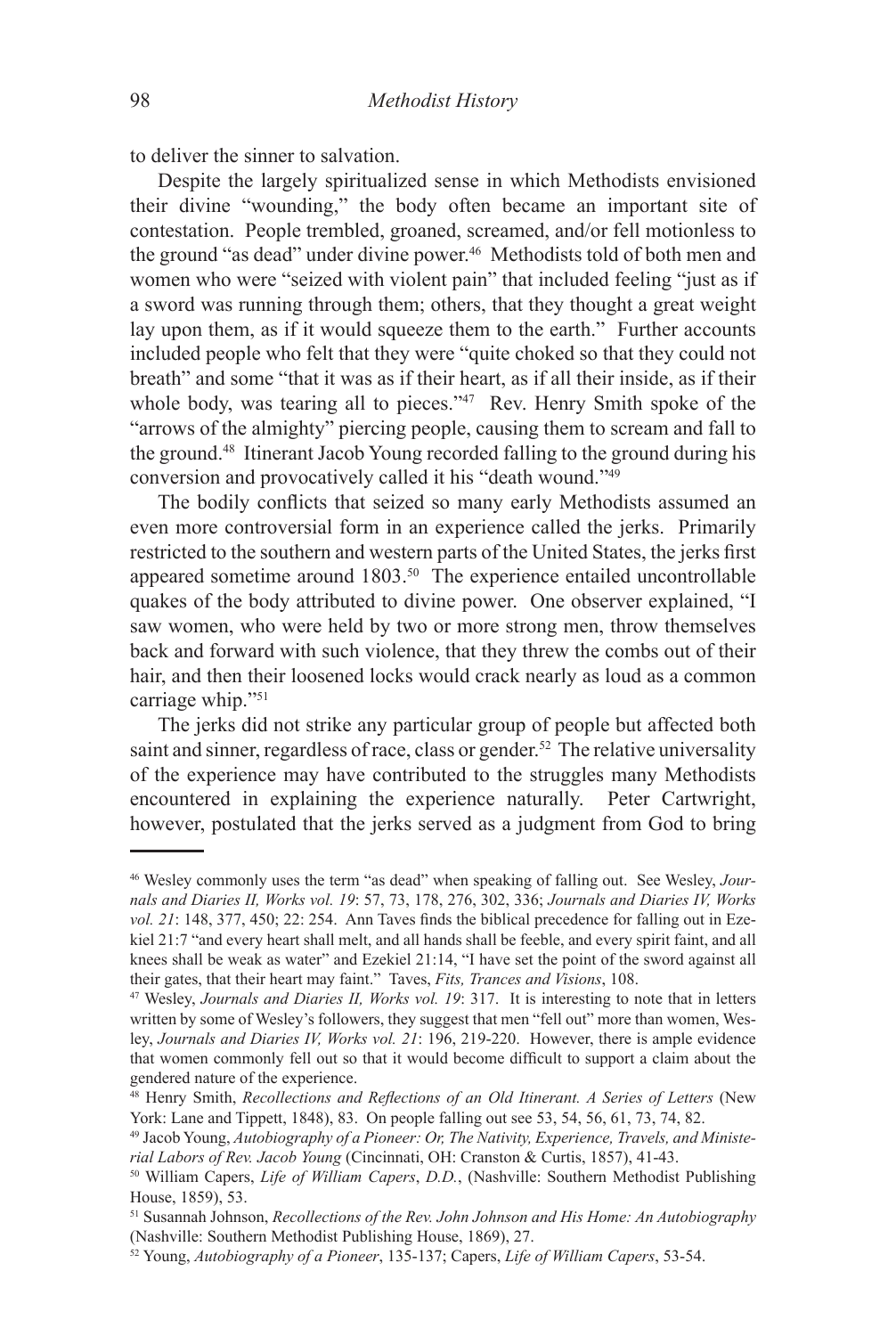sinners to repentance. Through their physical affliction, Cartwright believed people could feel God's power and the wrath due them because of their  $sins$ <sup>53</sup>

If this is true, the jerks underscore the ways the bodily fight for salvation could take very dangerous forms. Jacob Young explained that the jerks could be so intense that onlookers feared they would snap a person's neck.<sup>54</sup> Peter Cartwright claimed that a man died because he resisted the jerks until his neck broke<sup>55</sup>

For these Methodists, the Christian could not, and in fact must not, escape falling victim to a grand conflict that afflicted mind, body and soul. Through divine wounding, Satanic assault and human persecution, Methodists insisted that Christians actively participated in direct and potentially painful conflict with spiritual and temporal beings. Such battles established the Christian's experience of "violence" as more than a symbolic struggle against sin, but a literal, often bodily, fight for spiritual transformation and eternal life.

## **Conclusion**

Whether because of the Christian's responsibility to "fight" for redemption, the work of God in "wounding" the person to achieve that redemption or the "assaults" of Satan to oppose it, violence and aggression became central aspects of the religious world of early Methodists. A redemption dominated by love, joy and peace was surely the aim. But life on earth, even for those who claimed to have been perfected through the sanctifying work of the Holy Spirit, meant that the blessings of love were always achieved through, and permanently mingled with, sacrifice and struggle. The body was by no means exempt from the struggle. Rather it often became embroiled in the sinner's crucifixion and war for redemption.

The importance of conflict and aggression in early Methodist belief and practice presents interesting comparative opportunities with recent research on the meaning and significance of violent myths, rituals and symbols within the religious worlds of faith communities across traditions. A growing body of literature has argued that violent struggle, whether in a cosmic or earthly realm is inextricably linked to the core beliefs and practices of religious communities.56 As diverse as the foundational Christian narrative of Jesus'

<sup>53</sup> Peter Cartwright, *Autobiography of Peter Cartwright, The Backwoods Preacher*, ed. W.P. Strickland (New York: Carlton & Porter, 1856; reprint Nashville: Abingdon, 1956), 46.

<sup>54</sup> Young, *Autobiography of a Pioneer*, 136.

<sup>55</sup> Cartwright, *Autobiography*, 46.

<sup>56</sup> See for instance, Rene Girard, *Violence and the Sacred*, trans. Patrick Gregory (Baltimore: Johns Hopkins University Press, 1977), Maurice Bloch, *From Prey Into Hunter: The Politics of Religious Experience* (New York: Cambridge University Press, 1992), Walter Burkert, *Homo Necans: The Anthropology of Ancient Greek Sacrificial Ritual and Myth, trans. Peter Bing* (Berkeley, CA: University of California Press, 1972), Mark Juergensmeyer, *Terror in the Mind of God: The Global Rise of Religious Violence* (Berkeley, CA: University of California Press, 2000).